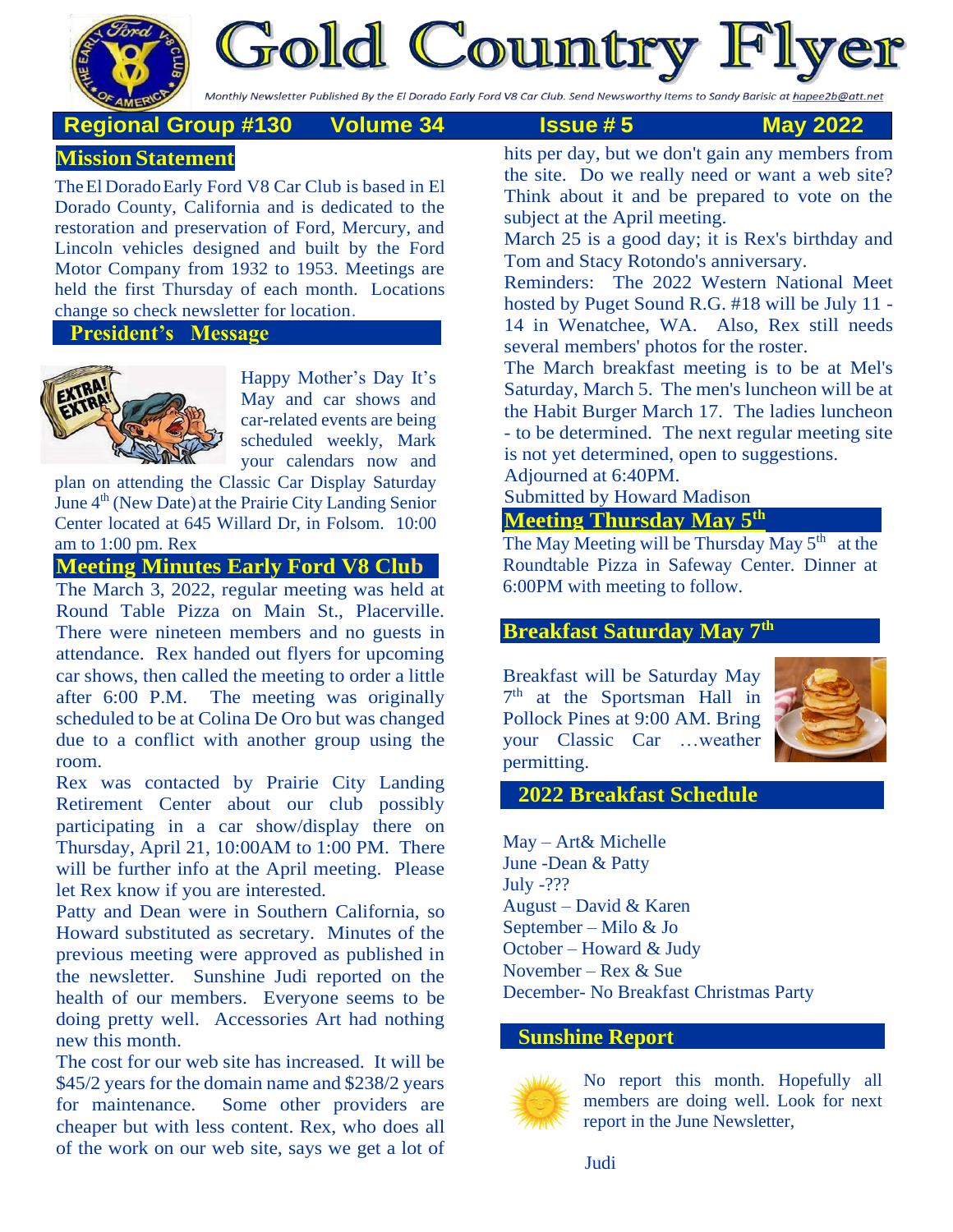#### **Ladies Luncheon**



The Early Ford V8 ladies met for lunch April 18<sup>th</sup> at China City and enjoyed a great time. Talked about family, friends, and what great weather the

day held. Missed our members who could not attend. Hope to see you all next month.

#### **May Birthdays & Anniversaries**

Sandra Morgan 22nd Sue Roden 22nd



**Anniversaries** Don & Barbara Erb 27th

#### **Men's Luncheon**

The March Men's Lunch was attended by four members who had a great lunch at the Hog Wild BBQ. The May lunch is scheduled Thursday May 19<sup>th</sup> at the Diamond Springs Hôtel at 12:00 Noon. Please let Rex know if you plan to attend.

#### **Save The Date**

Car Show/Display...Saturday June 4<sup>th</sup> 10:00 AM to 1:00 PM Prairie City Landing Senior Living Community 645 Willard Dr, Folsom. See flyer on last page of this newsletter.

## **Brace Yourselves for More Ethanol In Your Gas**

Oh, this is just great…

.

Federal restrictions on ethanol blending in fuel have been lifted, ushering in E15 gas. That means 15 percent of the gas you put in your tank is ethanol. For most enthusiasts, this is horrible news, although your average person will probably just shrug and only focus on the way it will cut the cost of gas, although only by a thin margin. Watch the latest Motorious Podcast here

Ethanol is a corn-based alcohol that only contains around two-thirds the chemical energy as gasoline in the same quantity. In other words, you're literally getting less bang for your buck with a higher ethanol blend, which translates into worse performance and fuel economy. Kind of seems to defeat the whole supposed purpose of putting ethanol in the gas, right? In the long run, its cost savings are definitely questionable. If you own a classic car, know that ethanol can be absolutely destructive. The corrosive nature of the stuff can eat through gas tanks, fuel pumps, fuel lines, gaskets, etc. It can also allow condensation in your fuel, because ethanol is hygroscopic or it can absorb water from the air around it, causing the gas tank or other components to corrode from the inside out.

Of course, if not detected, that could lead to a fire. That separation of water from the ethanol in gas which can make gas tanks rot can also cause engines to stall out or lead to serious engine damage. Some engines, particularly smaller ones like you find on motorcycles, can run lean thanks to ethanol. In fact, certain manufacturers will void the factory warranty if you use E15.

Ethanol isn't just harmful to cars, there are serious concerns about what it does environmentally. Some groups claim ethanol reduces vehicle emissions, but some studies have found they actually produce more carbon. This is a huge area of controversy with both sides claiming the other is twisting data.

Let's just say the science on ethanol blends in fuel is far from settled. What isn't up for debate is that ethanol use in gas promotes growing more corn. That means more water, more emissions from cultivating and harvesting the crop, etc. In other words, be very much aware of what you're putting in your fuel tank. Read up on your car owner's manual to see if there are warnings against using E15 fuel. And decide what you use wisely. There are additives that help offset the issues with E15. i.e., Stabil 360 works to neutralize the harmful effects of E15.

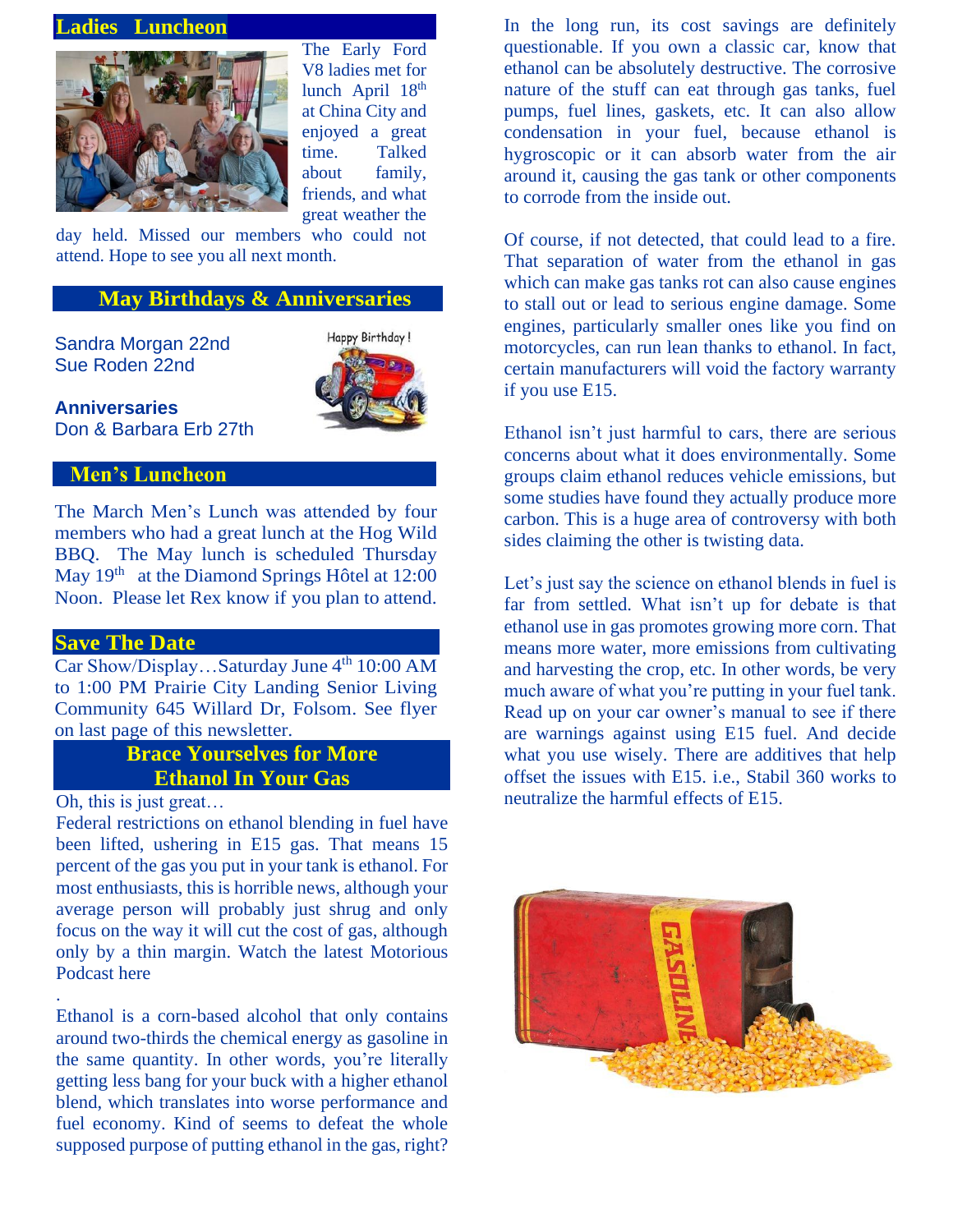**Upcoming 2022 Car Show Events in the Greater Sacramento Area** Saturday May 21<sup>st</sup> Motherlode Cruiser's Show Jackson, CA (SOLD OUT) Saturday May 21<sup>st</sup> Townsmen Car Show Loomis **Saturday June 4th Car Show/Display Prairie City Landing Folsom** Saturday October 15<sup>th</sup> – Hot Rod BBQ El Dorado

**Contact Rex with questions regarding shows listed above** 

Got something to sell? Post it here for free. Send info to rexroden1@gmail.com